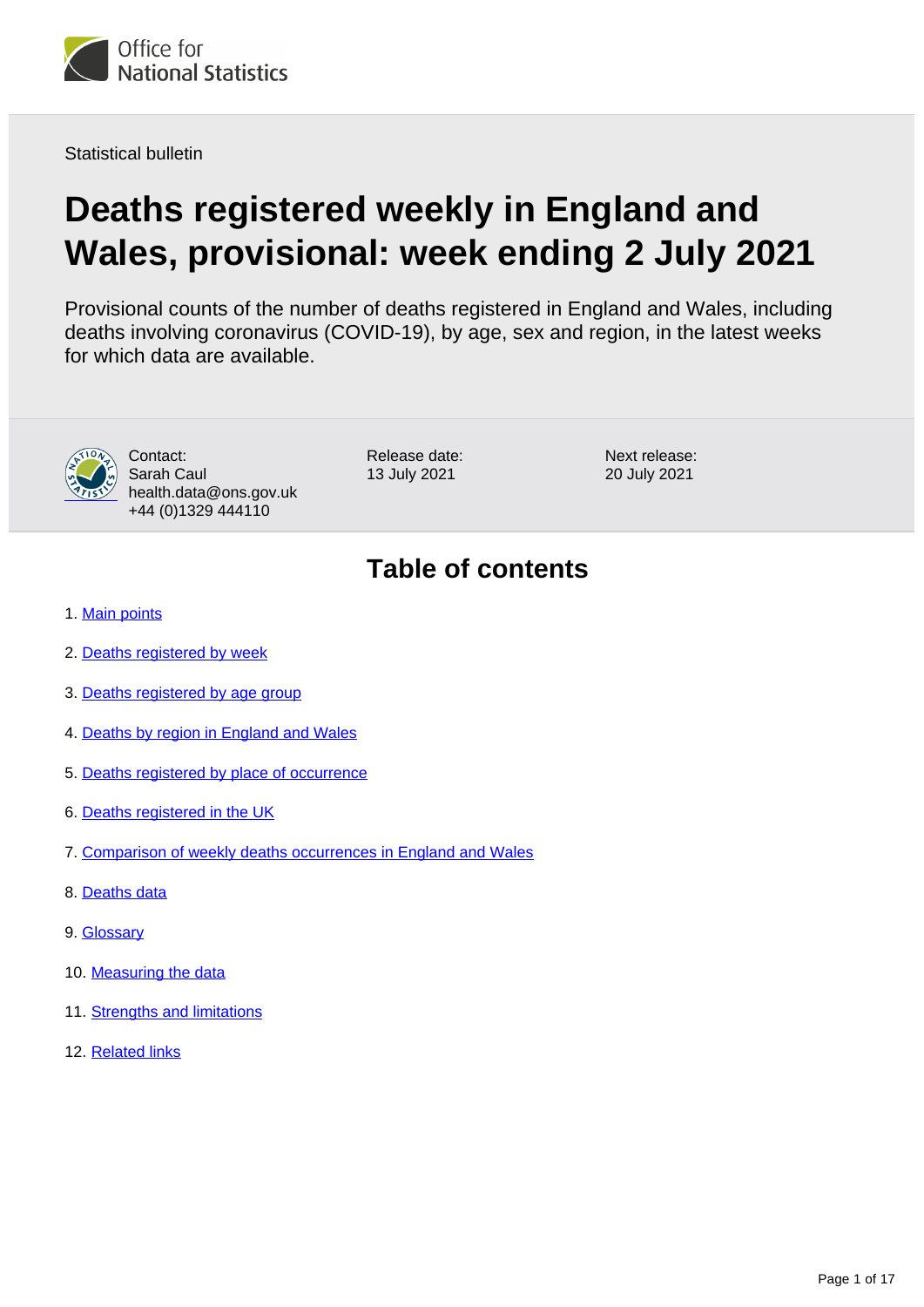# <span id="page-1-0"></span>**1 . Main points**

Please note, we will reduce the analysis included in this bulletin from Week 27 (week ending 9 July 2021) because of the decreasing number of deaths involving coronavirus (COVID-19). The accompanying datasets will continue to include all data currently provided. From Week 27, we will also only include Figures 1, 3, 6 and 8. The bulletin will be increased if the number of deaths involving COVID-19 increases substantially. Please contact [health.data@ons.gov.uk](mailto:health.data@ons.gov.uk) with any feedback regarding these changes.

- There were 8,808 deaths in England and Wales registered in the week ending 2 July 2021 (Week 26); this was 118 more deaths than the previous week (Week 25) and 5.2% below the five-year average (485 fewer deaths).
- The number of deaths registered in England in the week ending 2 July 2021 (Week 26) was 8,227; this was 112 more deaths than the previous week (Week 25) and 5.4% below the five-year average (468 fewer deaths).
- The number of deaths registered in Wales in the week ending 2 July 2021 (Week 26) was 569; this was six more deaths than the previous week (Week 25) and 0.4% below the five-year average (two fewer deaths).
- Of the deaths registered in Week 26 in England and Wales, 109 mentioned "novel coronavirus (COVID-19)", accounting for 1.2% of all deaths; this was a slight increase compared with Week 25 (99 deaths).
- The number of deaths involving COVID-19 in England increased to 106 in Week 26 compared with 97 in Week 25; for Wales, deaths increased to three in Week 26 compared with one in Week 25.
- The number of deaths registered in the UK in the week ending 2 July 2021 was 10,156, which was 451 fewer than the five-year average; of deaths registered in the UK in Week 26, 131 involved COVID-19, that is, 13 more than in Week 25.

# <span id="page-1-1"></span>**2 . Deaths registered by week**

### **Figure 1: The number of deaths registered was below the five-year average for Week 26 in England and Wales**

**Number of deaths registered by week, England and Wales, 28 December 2019 to 2 July 2021**

**Notes:**

- 1. Figures exclude deaths of non-residents.
- 2. Based on date a death was registered rather than occurred.
- 3. All figures for 2020 and 2021 are provisional.
- 4. The number of deaths registered in a week are affected when bank holidays occur.
- 5. The average for 2015 to 2019 provides a comparison of the number of deaths expected per week in a usual (non-pandemic) year.

#### **Download this chart**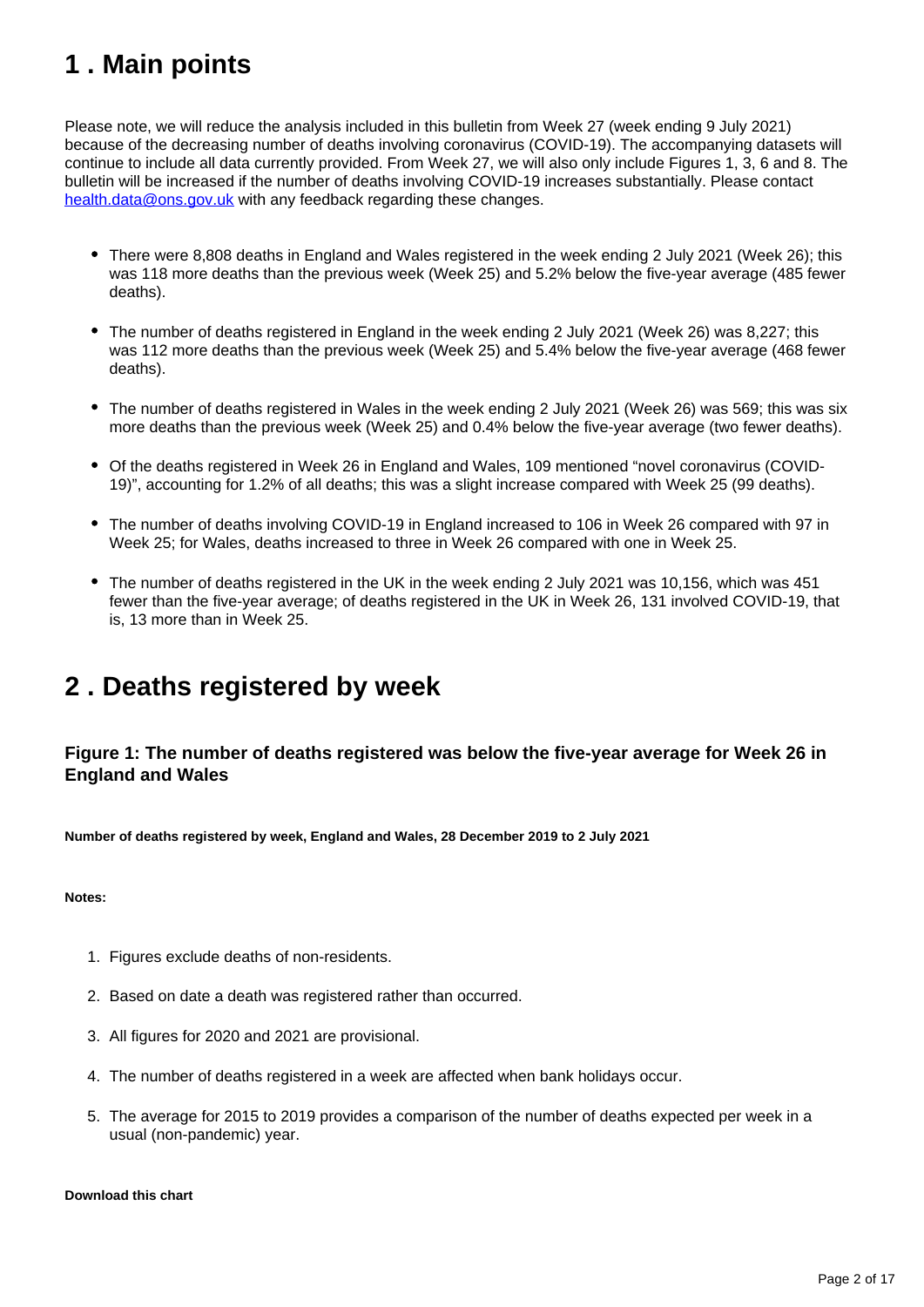The provisional number of deaths registered in England and Wales increased from 8,690 in Week 25 (week ending 25 June 2021) to 8,808 in Week 26 (week ending 2 July 2021). The number of deaths was 5.2% below the five-year average (485 fewer deaths).

In England, the number of deaths increased from 8,115 in Week 25 to 8,227 in Week 26, which was 468 fewer deaths (5.4% lower) than the Week 26 five-year average (Figure 1). Of these, 106 deaths involved coronavirus (COVID-19) in Week 26, a 9.3% increase compared with Week 25 (97 deaths). Of all deaths registered in Week 26 in England, 1.3% mentioned COVID-19 on the death certificate.

In Wales, the number of deaths increased from 563 in Week 25 to 569 in Week 26, which was two fewer deaths than the Week 26 five-year average (Figure 1). Of these, three deaths involved COVID-19 in Week 26, compared with one in Week 25. Therefore, of all deaths registered in Week 26 in Wales, 0.5% mentioned COVID-19 on the death certificate.

#### **Figure 2: The number of deaths involving COVID-19 increased in Week 26**

**Deaths involving and due to COVID-19 and influenza and pneumonia, England and Wales, deaths registered in 2020 and 2021**

**Notes:**

- 1. Figures include deaths of non-residents.
- 2. Based on date a death was registered rather than occurred.
- 3. All figures for 2020 and 2021 are provisional.
- 4. The number of deaths registered in a week are affected when bank holidays occur.
- 5. The average of 2015 to 2019 provides a comparison of the number of deaths expected per week in a usual (non-pandemic) year.
- 6. The International Classification of Diseases, 10th Edition (ICD-10) definitions are as follows: coronavirus (COVID-19) (U07.1, U07.2, U09.9 and U10.9) and influenza and pneumonia (J09 to J18).
- 7. A death can be registered with both COVID-19 and influenza and pneumonia mentioned on the death certificate. Deaths where both were mentioned have been counted in both categories.
- 8. We use the term "due to COVID-19" or "due to influenza and pneumonia" when referring only to deaths where that illness was recorded as the underlying cause of death. We use the term "involving COVID-19" or "involving influenza and pneumonia" when referring to deaths that had that illness mentioned anywhere on the death certificate, whether as an underlying cause or not.

#### **Download this chart**

#### [.xlsx](https://www.ons.gov.uk/visualisations/dvc1472/fig2/datadownload.xlsx)

Of the 109 deaths in England and Wales that involved COVID-19, 84 had this recorded as the underlying cause of death (77.1%, Figure 2). Of the 969 deaths that involved influenza and pneumonia, 231 had this recorded as the underlying cause of death (23.8%).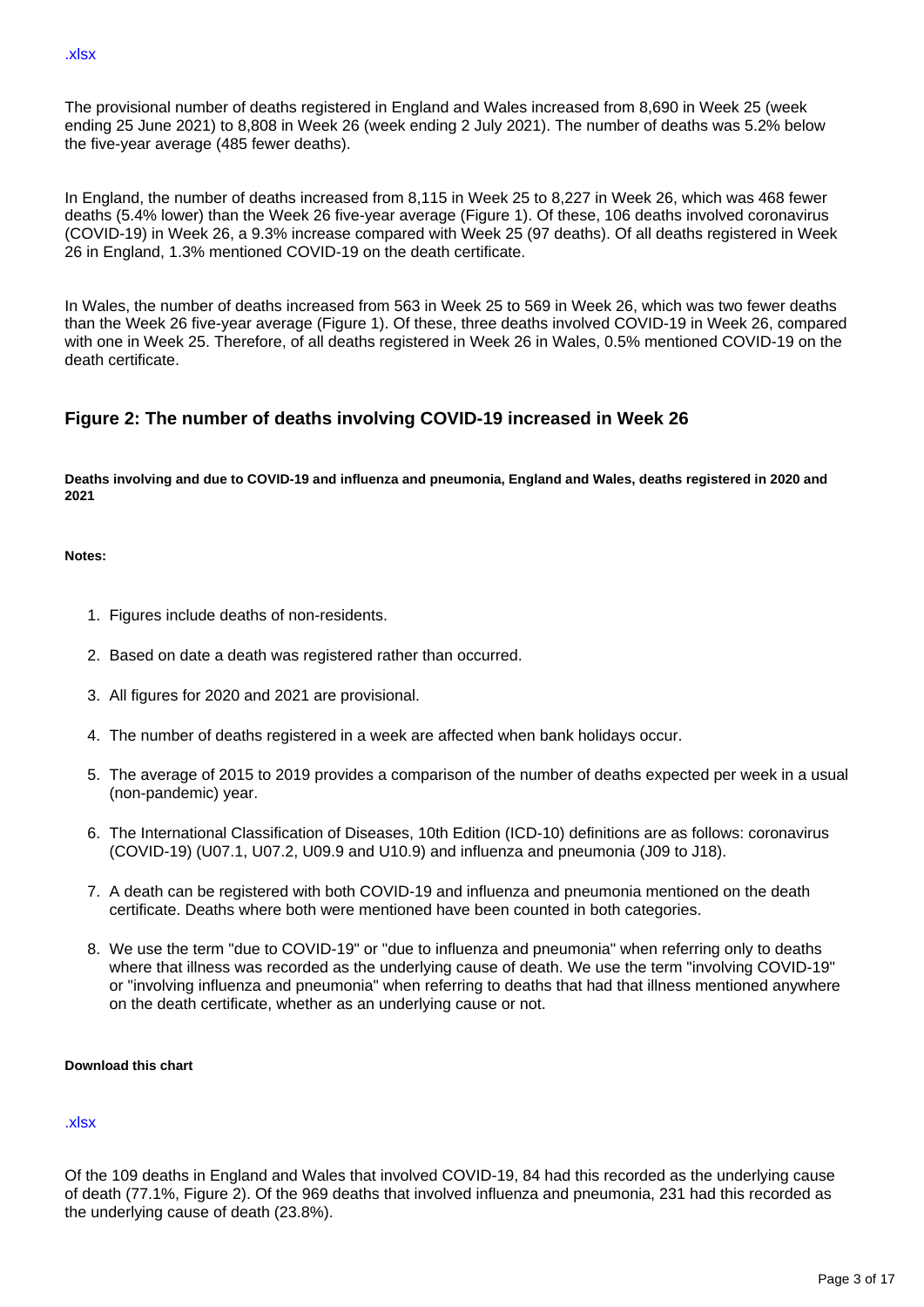Deaths that involved both COVID-19, and influenza and pneumonia, have been included in both categories for consistency when comparing with the underlying cause of death.

We have developed an experimental statistical model to estimate the number of deaths that actually occurred in a given week, rather than the number registered. For Week 26, we estimate that 7,949 deaths occurred in England and Wales, with a 95% [confidence interval](https://www.ons.gov.uk/methodology/methodologytopicsandstatisticalconcepts/uncertaintyandhowwemeasureit#confidence-interval) of 7,061 to 9,029. This is 1,066 fewer deaths than the mean for the period 2015 to 2019 in Week 26, and a decrease of 718 deaths from the Week 25 2021 estimate of 8,667 (confidence interval: 8,382 to 9,018).

These are provisional estimates that assume that the pattern of occurrences can be predicted based on experience in previous years. The estimate for the most recent week always has a wider margin of error than for earlier weeks, so it should be treated with caution.

#### **Figure 3: Total deaths from all causes were below the five-year average in Week 26**

**Number of deaths registered by week, England and Wales, 28 December 2019 to 02 July 2021**

#### **Notes:**

- 1. Figures include deaths of non-residents.
- 2. Based on date a death was registered rather than occurred.
- 3. All figures for 2020 and 2021 are provisional.
- 4. The International Classification of Diseases, 10th Edition (ICD-10) definitions are available in the Measuring [the data](https://www.ons.gov.uk/peoplepopulationandcommunity/birthsdeathsandmarriages/deaths/bulletins/deathsregisteredweeklyinenglandandwalesprovisional/weekending2july2021#measuring-the-data) section.
- 5. The number of deaths registered in a week are affected when bank holidays occur.
- 6. The average for 2015 to 2019 provides a comparison of the number of deaths expected per week in a usual (non-pandemic) year.

#### **Download this chart**

#### [.xlsx](https://www.ons.gov.uk/visualisations/dvc1472/fig3/datadownload.xlsx)

Analysis in this section includes deaths from Week 11 of 2020 (week ending 13 March 2020, the week of the first registration of a death involving COVID-19) through to Week 26 of 2021 (week ending 2 July 2021), to ensure full coverage of the ongoing coronavirus pandemic.

Using the most up-to-date data we have available, the number of deaths from the week ending 13 March 2020 up to 2 July 2021 was 801,643 in England and Wales. Of these, 140,699 (17.6%) mentioned COVID-19 on the death certificate. During this period, the number of excess deaths above the five-year average was 102,965 deaths.

In England, the number of deaths between the weeks ending 13 March 2020 and 2 July 2021 was 751,822; of these, 132,611 deaths (17.6%) mentioned COVID-19. This was 99,115 deaths above the five-year average.

In Wales, the number of deaths for the same period was 48,847; of these, 7,903 deaths (16.2%) mentioned COVID-19. This was 4,895 deaths above the five-year average.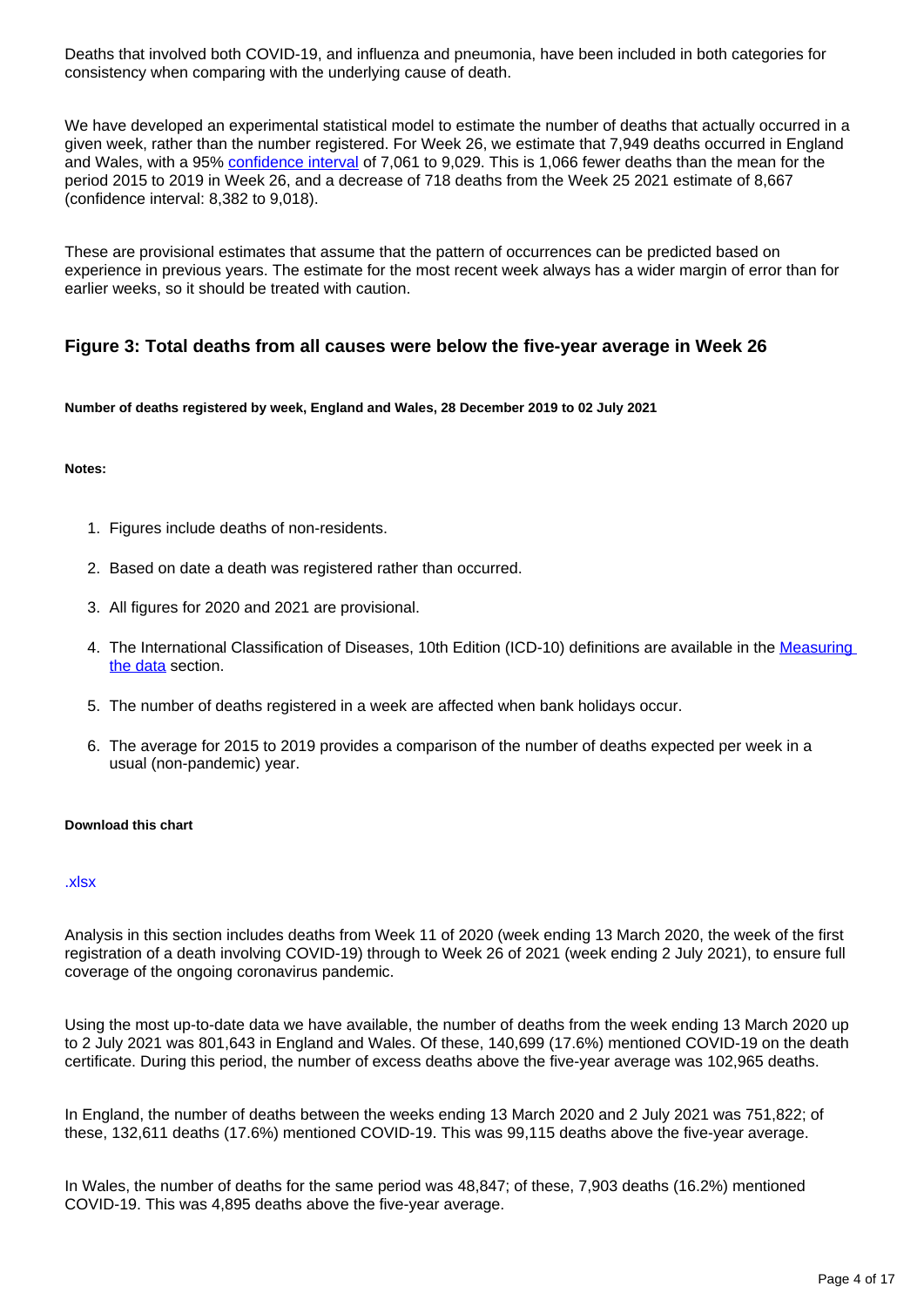#### **More about coronavirus**

- Find the latest on *coronavirus (COVID-19)* in the UK.
- **[Explore the latest coronavirus data](https://www.ons.gov.uk/peoplepopulationandcommunity/healthandsocialcare/conditionsanddiseases/articles/coronaviruscovid19/latestinsights)** from the ONS and other sources.
- All ONS analysis, summarised in our [coronavirus roundup.](https://www.ons.gov.uk/peoplepopulationandcommunity/healthandsocialcare/conditionsanddiseases/articles/coronaviruscovid19roundup/latest)
- View [all coronavirus data](https://www.ons.gov.uk/peoplepopulationandcommunity/healthandsocialcare/conditionsanddiseases/datalist).
- Find out how we are [working safely in our studies and surveys.](https://www.ons.gov.uk/news/statementsandletters/ensuringyoursafetyduringcovid19)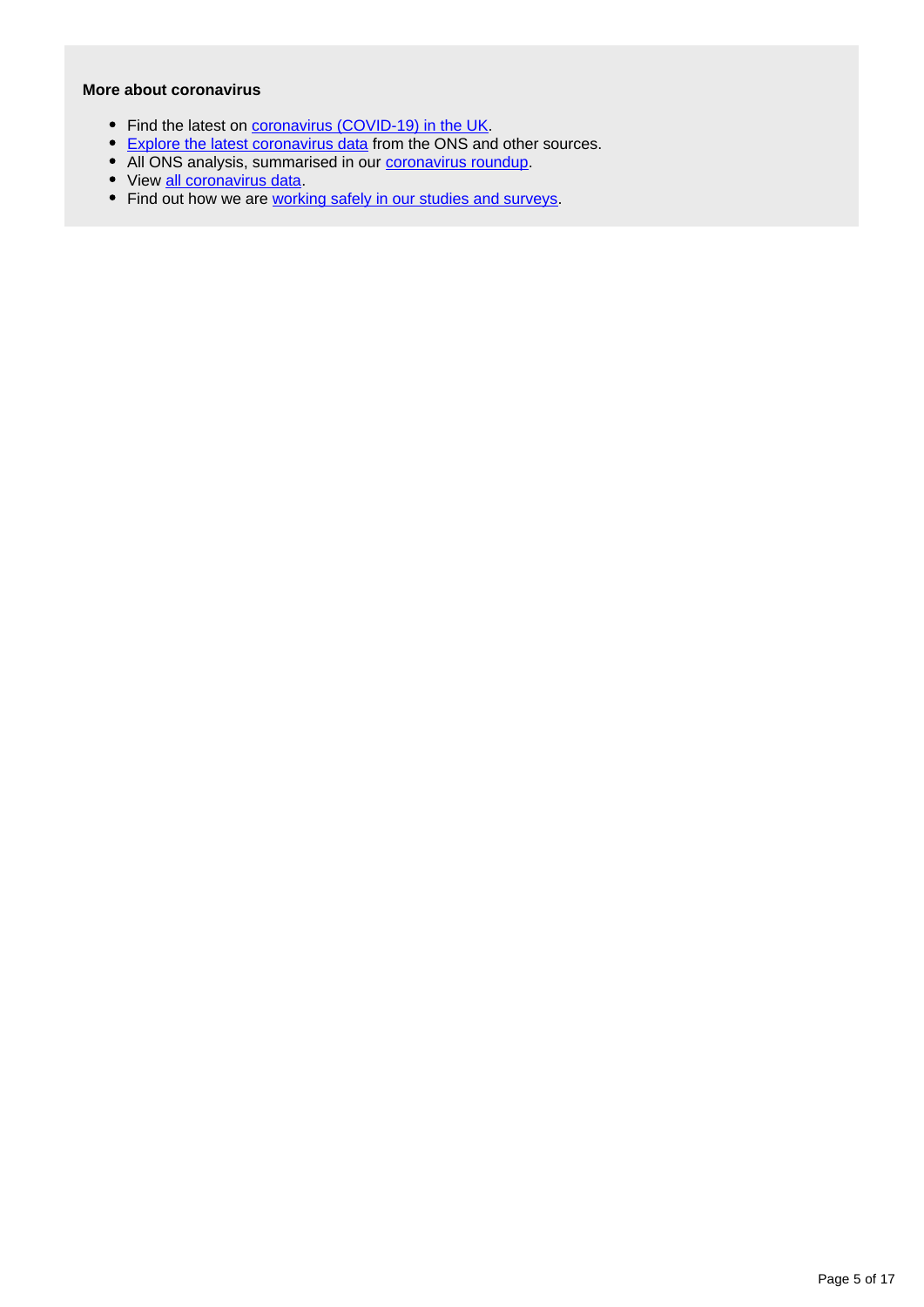# <span id="page-5-0"></span>**3 . Deaths registered by age group**

#### **Figure 4: The majority of deaths involving COVID-19 in Week 26 were among those aged 75 years and over**

#### **Number of deaths involving COVID-19 by age group, England and Wales, registered between 28 December 2019 and 2 July 2021**

### Figure 4: The majority of deaths involving COVID-19 in Week 26 were among those aged 75 years and over

Number of deaths involving COVID-19 by age group, England and Wales, registered between 28 December 2019 and 2 July 2021



#### **Source: Office for National Statistics – Deaths registered weekly in England and Wales**

#### **Notes:**

- 1. Figures include deaths of non-residents.
- 2. Based on date a death was registered rather than occurred.
- 3. All figures for 2020 and 2021 are provisional.
- 4. The International Classification of Diseases, 10th Edition (ICD-10) definitions are available in the Measuring [the data](https://www.ons.gov.uk/peoplepopulationandcommunity/birthsdeathsandmarriages/deaths/bulletins/deathsregisteredweeklyinenglandandwalesprovisional/weekending2july2021#measuring-the-data)section.
- 5. The number of deaths registered in a week is affected when bank holidays occur. Does not include deaths where age is either missing or not yet fully coded.
- 6. Does not include deaths where age is either missing or not yet fully coded.

In Week 26 (week ending 2 July 2021), the number of deaths involving coronavirus (COVID-19) in England and Wales was similar in the majority of the five-year age groups compared with Week 25.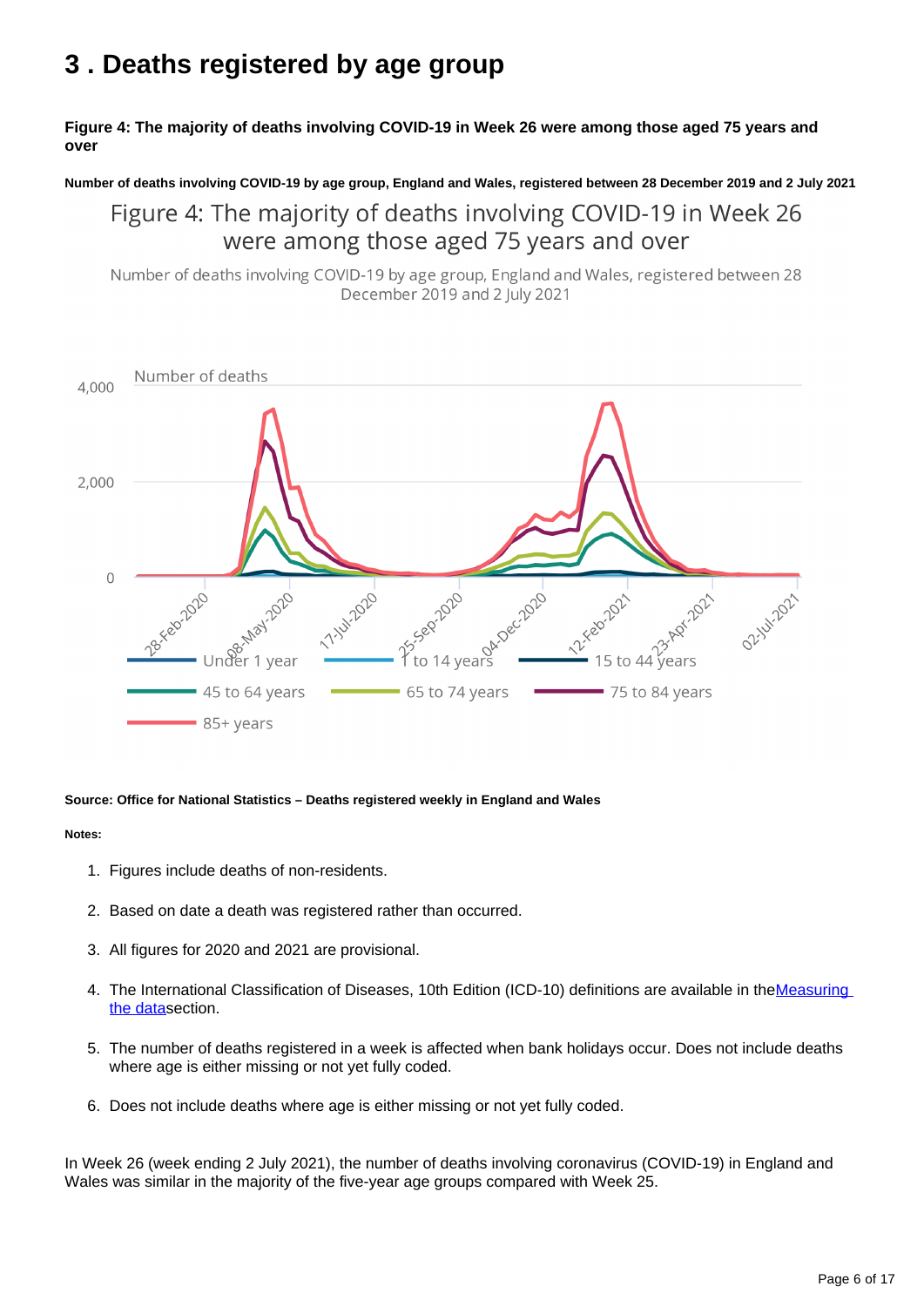# <span id="page-6-0"></span>**4 . Deaths by region in England and Wales**

### **Figure 5: The number of deaths in Week 26 was lower than the five-year average in the majority of English regions and in Wales**

**Number of deaths in Wales and regions of England, registered between 28 December 2019 and 2 July 2021**

#### **Notes:**

- 1. Based on area of usual residence. Geographical boundaries are based on the most up-to-date information available at the time of publication.
- 2. Figures exclude deaths of non-residents.
- 3. Based on date a death was registered rather than occurred.
- 4. All figures for 2020 and 2021 are provisional.
- 5. The International Classification of Diseases, 10th Edition (ICD-10) definitions are available in the Measuring [the data](https://www.ons.gov.uk/peoplepopulationandcommunity/birthsdeathsandmarriages/deaths/bulletins/deathsregisteredweeklyinenglandandwalesprovisional/weekending2july2021#measuring-the-data) section.
- 6. The number of deaths registered in a week are affected when bank holidays occur.
- 7. The average for 2015 to 2019 provides a comparison of the number of deaths expected per week in a usual (non-pandemic) year.

#### **Download this chart**

#### [.xlsx](https://www.ons.gov.uk/visualisations/dvc1472/fig5/datadownload.xlsx)

In Week 26 (week ending 2 July 2021), the total number of deaths registered was lower than the five-year average in the majority of English regions and in Wales (Figure 5).

The numbers of deaths involving coronavirus (COVID-19) were similar to those in Week 25, in most English regions and in Wales. The largest increase was reported in the North West (eight more deaths). More detailed geographical analysis can be found in our **[Monthly mortality analysis release](https://www.ons.gov.uk/peoplepopulationandcommunity/birthsdeathsandmarriages/deaths/bulletins/monthlymortalityanalysisenglandandwales/latest)**.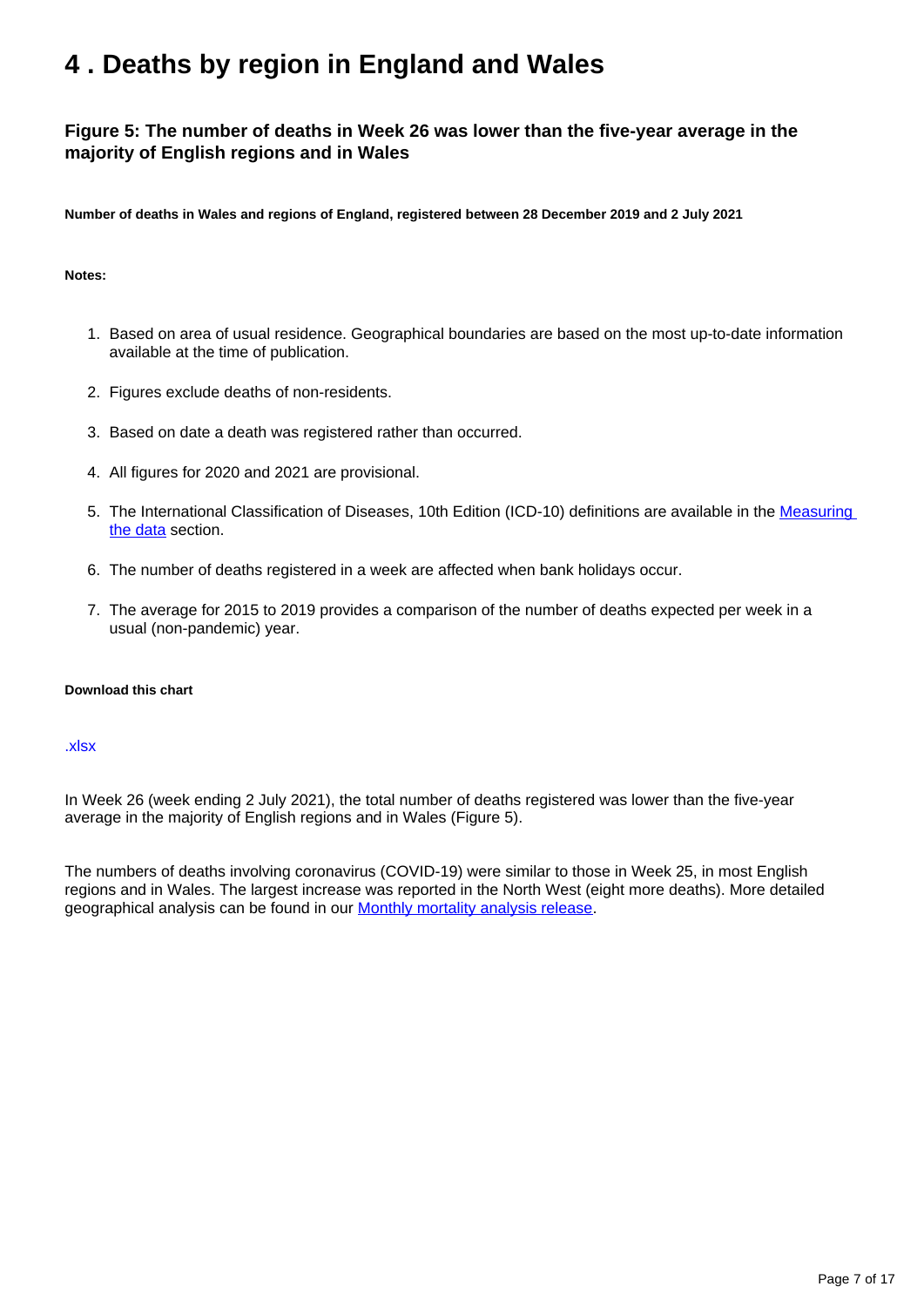Table 1: The number of deaths registered was below the five-year average in the majority of English regions and in Wales

Number of deaths in Wales and regions in England, registered week ending 2 July 2021

| <b>Region name</b>                  | <b>Number of Five-year</b><br>deaths | average | <b>Difference</b> | Percentage above<br>average |
|-------------------------------------|--------------------------------------|---------|-------------------|-----------------------------|
| <b>North West</b>                   | 1,296                                | 1,210   | 86                | 7.1                         |
| <b>North East</b>                   | 514                                  | 482     | 32                | 6.6                         |
| Wales                               | 569                                  | 571     | $-2$              | $-0.4$                      |
| <b>South West</b>                   | 950                                  | 981     | -31               | $-3.2$                      |
| London                              | 827                                  | 877     | -50               | $-5.7$                      |
| <b>West Midlands</b>                | 891                                  | 969     | -78               | -8.0                        |
| <b>Yorkshire and the Humber 849</b> |                                      | 926     | $-77$             | $-8.3$                      |
| <b>East Midlands</b>                | 728                                  | 795     | -67               | -8.4                        |
| East                                | 899                                  | 1,007   | $-108$            | -10.7                       |
| <b>South East</b>                   | 1,273                                | 1,448   | -175              | $-12.1$                     |

Source: Office for National Statistics – Deaths registered weekly in England and Wales

#### **Notes**

- 1. Based on area of usual residence. Geographical boundaries are based on the most up-to-date information available at the time of publication.
- 2. Figures exclude deaths of non-residents.
- 3. Based on date a death was registered rather than occurred.
- 4. All figures for 2020 and 2021 are provisional.
- 5. The averages are based on the number of death registrations in each region, recorded for each corresponding week 2015 to 2019. The average for 2015 to 2019 provides a comparison of the number of deaths expected per week in a usual (non-pandemic) year.
- 6. The number of deaths registered in a week are affected when bank holidays occur.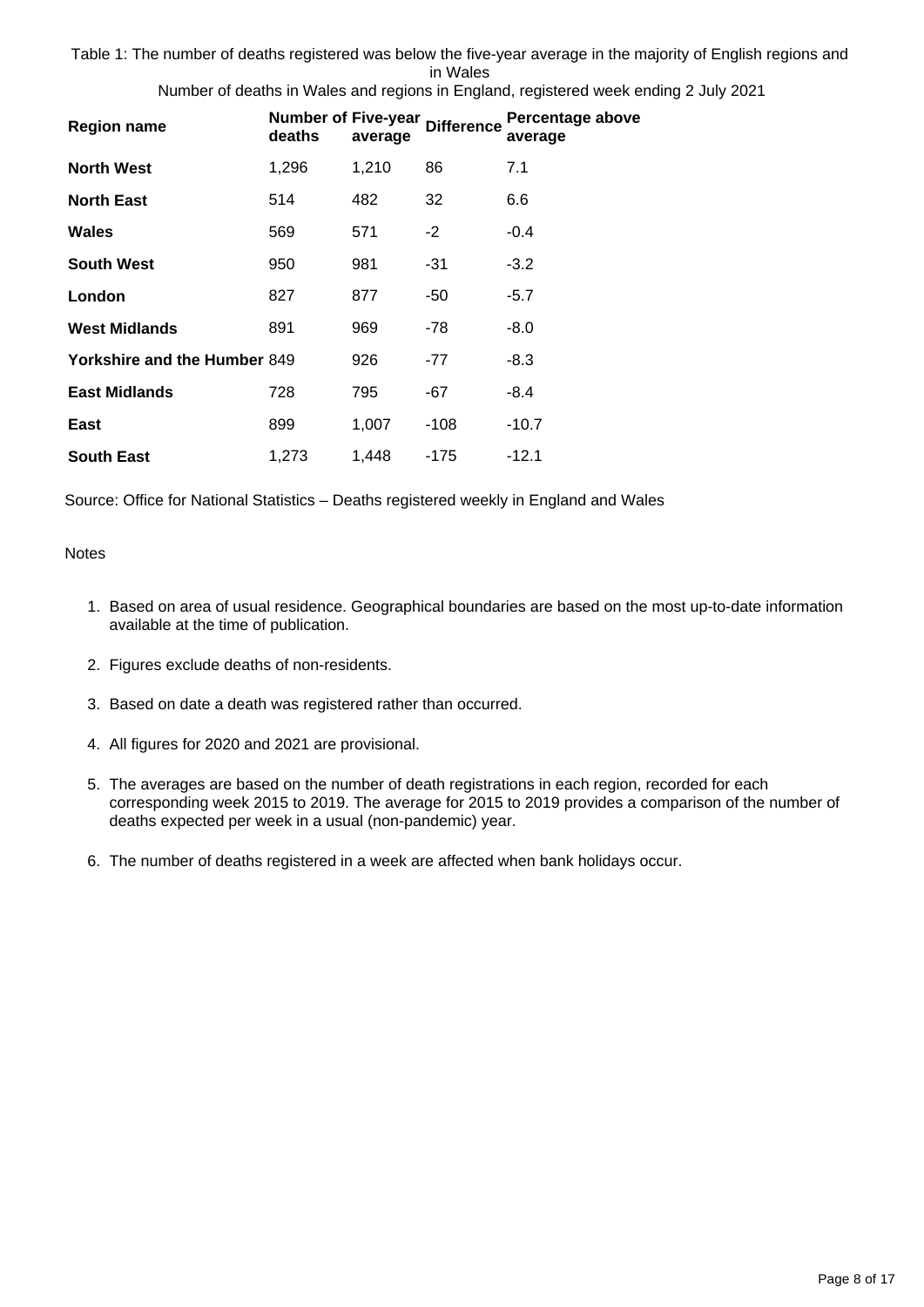# <span id="page-8-0"></span>**5 . Deaths registered by place of occurrence**

Table 2: Most deaths involving COVID-19 have occurred in hospitals Number of deaths involving COVID-19 by place of occurrence, England and Wales, registered between 28 December 2019 and 2 July 2021

| <b>Place of death</b>                       | 28 December 2019 to 2 July 2021 Week ending 2 July 2021 |    |
|---------------------------------------------|---------------------------------------------------------|----|
| <b>Private home</b>                         | 8,073                                                   | 11 |
| Hospital (not including psychiatric) 97,246 |                                                         | 84 |
| Hospice                                     | 2,095                                                   | 2  |
| Care home                                   | 32,249                                                  | 10 |
| Other communal establishment                | 505                                                     | 0  |
| <b>Elsewhere</b>                            | 531                                                     | 2  |

Source: Office for National Statistics – Deaths registered weekly in England and Wales

#### **Notes**

- 1. Based on area of usual residence. Geographical boundaries are based on the most up-to-date information available at the time of publication.
- 2. Figures exclude deaths of non-residents.
- 3. Based on date a death was registered rather than occurred.
- 4. All figures for 2020 and 2021 are provisional.
- 5. The averages are based on the number of death registrations in each region, recorded for each corresponding week 2015 to 2019. The average for 2015 to 2019 provides a comparison of the number of deaths expected per week in a usual (non-pandemic) year.
- 6. The number of deaths registered in a week are affected when bank holidays occur.

Between Weeks 25 and 26, the number of deaths involving coronavirus (COVID-19) increased in hospitals (13 more), hospices (one more), care homes (two more) and elsewhere (one more). The number of deaths involving COVID-19 decreased in private homes (seven fewer) and remained the same in other communal establishments. Deaths involving COVID-19 in hospitals as a proportion of all deaths in hospitals increased to 2.3% in Week 26 (2.0% in Week 25). Deaths involving COVID-19 in care homes accounted for 0.6% of all deaths in care homes.

Detailed analysis on deaths of care home residents is available in Deaths involving COVID-19 in the care sector, [England and Wales: deaths registered between week ending 20 March 2020 and week ending 2 April 2021.](https://www.ons.gov.uk/peoplepopulationandcommunity/birthsdeathsandmarriages/deaths/articles/deathsinvolvingcovid19inthecaresectorenglandandwales/deathsregisteredbetweenweekending20march2020andweekending2april2021)

From Week 1 2021 (week ending 8 January 2021) onwards, we have published a dataset of weekly deaths of [care home residents](https://www.ons.gov.uk/peoplepopulationandcommunity/birthsdeathsandmarriages/deaths/datasets/carehomeresidentdeathsregisteredinenglandandwalesprovisional).

As well as Office for National Statistics (ONS) data, the Care Quality Commission (CQC) provides numbers of deaths involving COVID-19 in care homes in England that are based on the date the death was notified to the CQC. From 10 April 2020 (the first day when data were collected using the CQC's new method of identifying deaths involving COVID-19) to 9 July 2021, there were 29,480 deaths of residents in care homes involving COVID-19. Of these deaths, 13 were notified in the week up to 9 July 2021. More information on the data provided by the CQC can be found in our [joint transparency statement.](https://www.ons.gov.uk/news/statementsandletters/publicationofstatisticsondeathsinvolvingcovid19incarehomesinenglandtransparencystatement)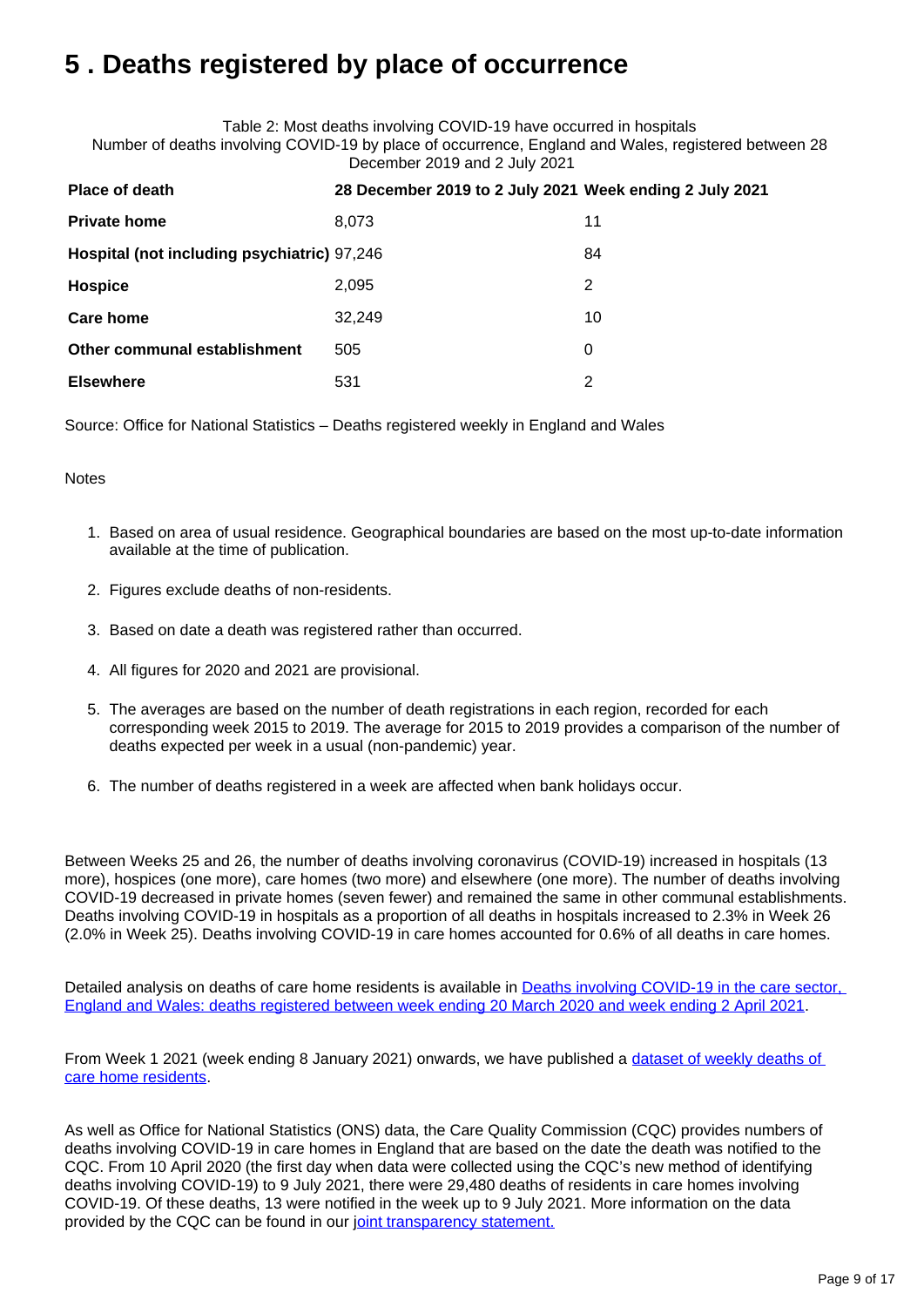In Wales, the Welsh Government publishes the [number of deaths of care home residents involving COVID-19](https://gov.wales/notifications-deaths-residents-related-covid-19-adult-care-homes) notified to the Care Inspectorate Wales (CIW). Between 1 March 2020 and 30 June 2021, there were 1,924 deaths of residents in care homes involving COVID-19.

### **Figure 6: Deaths in Week 26 were above the five-year average in private homes, but below the five-year average in hospitals, care homes and other settings**

**Number of excess deaths by place of occurrence, England and Wales, registered between 7 March 2020 and 2 July 2021**

#### **Notes:**

- 1. Based on area of usual residence. Geographical boundaries and communal establishments are based on the most up-to-date information available.
- 2. Figures include deaths of non-residents.
- 3. Based on date a death was registered rather than occurred.
- 4. All figures for 2020 and 2021 are provisional.
- 5. The International Classification of Diseases, 10th Edition (ICD-10) definitions are available in the Measuring [the data](https://www.ons.gov.uk/peoplepopulationandcommunity/birthsdeathsandmarriages/deaths/bulletins/deathsregisteredweeklyinenglandandwalesprovisional/weekending2july2021#measuring-the-data) section.
- 6. "Other" includes deaths in communal establishments other than hospitals and care homes, in hospices, and that occurred "elsewhere". More information on the place of death definitions used is available in the [accompanying dataset.](https://www.ons.gov.uk/peoplepopulationandcommunity/birthsdeathsandmarriages/deaths/datasets/weeklyprovisionalfiguresondeathsregisteredinenglandandwales)
- 7. The average for 2015 to 2019 provides a comparison of the number of deaths expected per week in a usual (non-pandemic) year.

#### **Download this chart**

#### [.xlsx](https://www.ons.gov.uk/visualisations/dvc1472/fig6/datadownload.xlsx)

In Week 26, the number of deaths in private homes was 22.1% above the five-year average (507 excess deaths). Deaths within care homes were 14.1% below the five-year average (271 deaths fewer), deaths in hospitals were 15.0% below the five-year average (641 deaths fewer), and deaths in other settings were 9.8% below the fiveyear average (80 deaths fewer).

In addition, more [detailed analysis of excess deaths in England](https://www.gov.uk/government/statistics/excess-mortality-in-england-weekly-reports) is produced by Public Health England (PHE) on a weekly basis.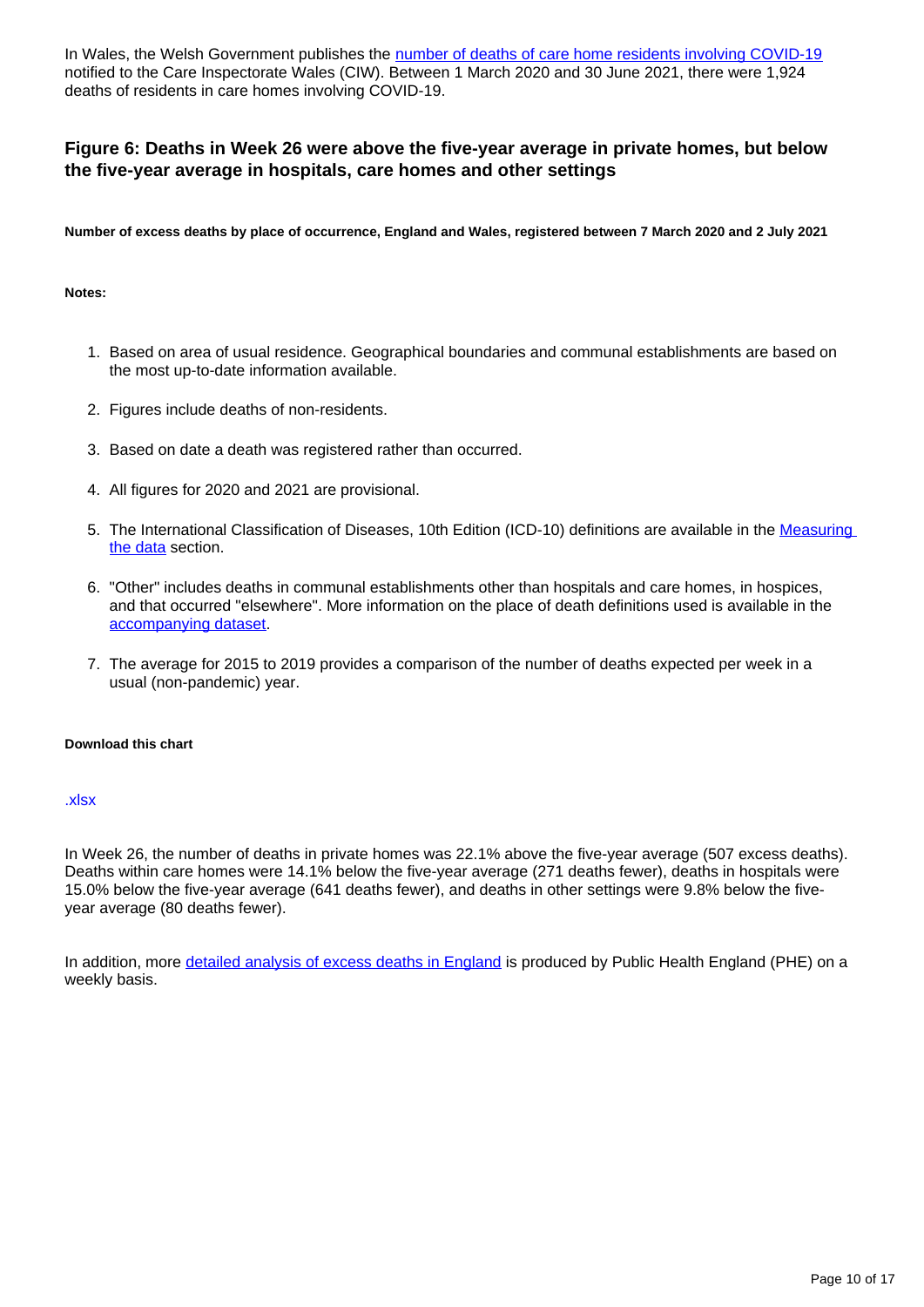#### **Figure 7: The majority of deaths involving COVID-19 occurring in Week 26 were in hospital**

**Number of deaths involving COVID-19 by place of occurrence, England and Wales, occurring up to 2 July 2021 and registered up to 10 July 2021**

## Figure 7: The majority of deaths involving COVID-19 occurring in Week 26 were in hospital

Number of deaths involving COVID-19 by place of occurrence, England and Wales, occurring up to 2 July 2021 and registered up to 10 July 2021



#### **Source: Office for National Statistics – Deaths registered weekly in England and Wales**

#### **Notes:**

- 1. Figures include deaths of non-residents.
- 2. Based on date of death, registered up to 10 July 2021.
- 3. All figures for 2020 and 2021 are provisional.
- 4. Figures that occurred prior to 1 January 2021 are no longer revised as of Week 25 (week ending 25 June 2021).
- 5. The International Classification of Diseases, Tenth Edition (ICD-10) definitions are available in the [Measuring the data](https://www.ons.gov.uk/peoplepopulationandcommunity/birthsdeathsandmarriages/deaths/bulletins/deathsregisteredweeklyinenglandandwalesprovisional/weekending2july2021#measuring-the-data) section.
- 6. This chart includes deaths from 12 September 2020 onwards.

Figure 7 is based on date of death for deaths registered up to 10 July 2021, rather than date of registration. As more deaths are registered, deaths per day are likely to increase, especially for later dates. Looking at the number of deaths involving COVID-19 that occurred in Week 26, 80.0% of deaths occurred in hospitals and 11.0% occurred in care homes; this may change as more deaths are registered.

The earliest known death involving COVID-19 occurred in the week ending 31 January 2020 (Week 5).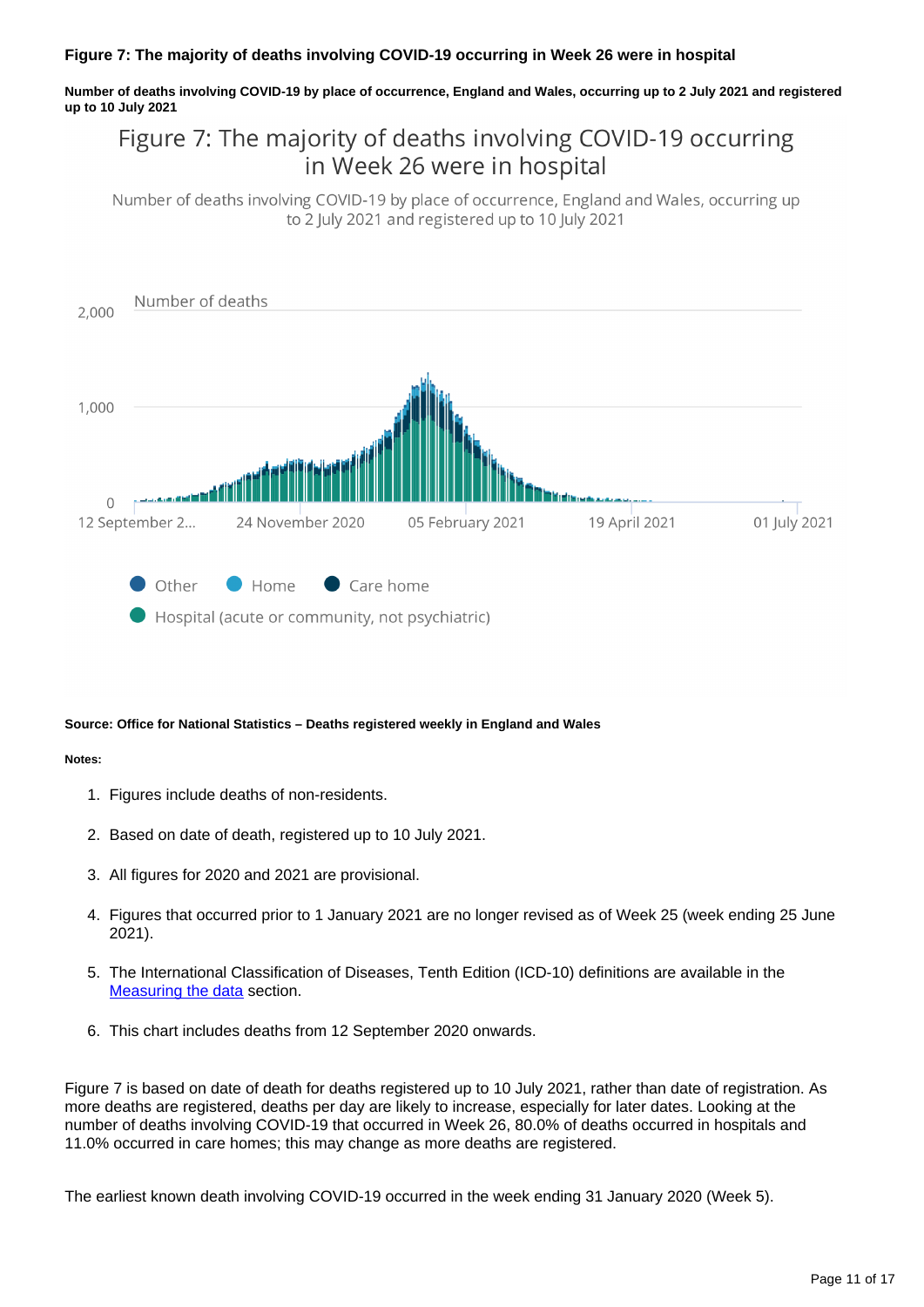# <span id="page-11-0"></span>**6 . Deaths registered in the UK**

#### **Figure 8: Deaths involving COVID-19 increased in the UK in Week 26**

**Number of deaths registered by week, UK, week ending 13 March 2020 to week ending 2 July 2021**

### Figure 8: Deaths involving COVID-19 increased in the UK in Week 26

Number of deaths registered by week, UK, week ending 13 March 2020 to week ending 2 July 2021



#### **Source: Office for National Statistics, National Records of Scotland, and Northern Ireland Statistics and Research Agency**

#### **Notes:**

- 1. Figures include deaths of non-residents that were registered in each country.
- 2. Based on date a death was registered rather than occurred.
- 3. All figures for 2020 and 2021 are provisional.
- 4. The International Classification of Diseases, 10th Edition (ICD-10) definitions are available in the Measuring [the data](https://www.ons.gov.uk/peoplepopulationandcommunity/birthsdeathsandmarriages/deaths/bulletins/deathsregisteredweeklyinenglandandwalesprovisional/weekending2july2021#measuring-the-data)section.
- 5. National Records of Scotland produces figures for Scotland with an updated back series. We update the back series until the end of the calendar year, therefore the UK total in 2021 may differ from previous weeks in 2021, but the 2020 UK total will remain constant.
- 6. Northern Ireland Statistics and Research Agency produces figures for Northern Ireland.

Across the UK, there were 10,156 deaths (all causes) registered in Week 26 (week ending 2 July 2021), which was 451 fewer deaths than the UK five-year average, and 92 more deaths than in Week 25 (week ending 25 June 2021).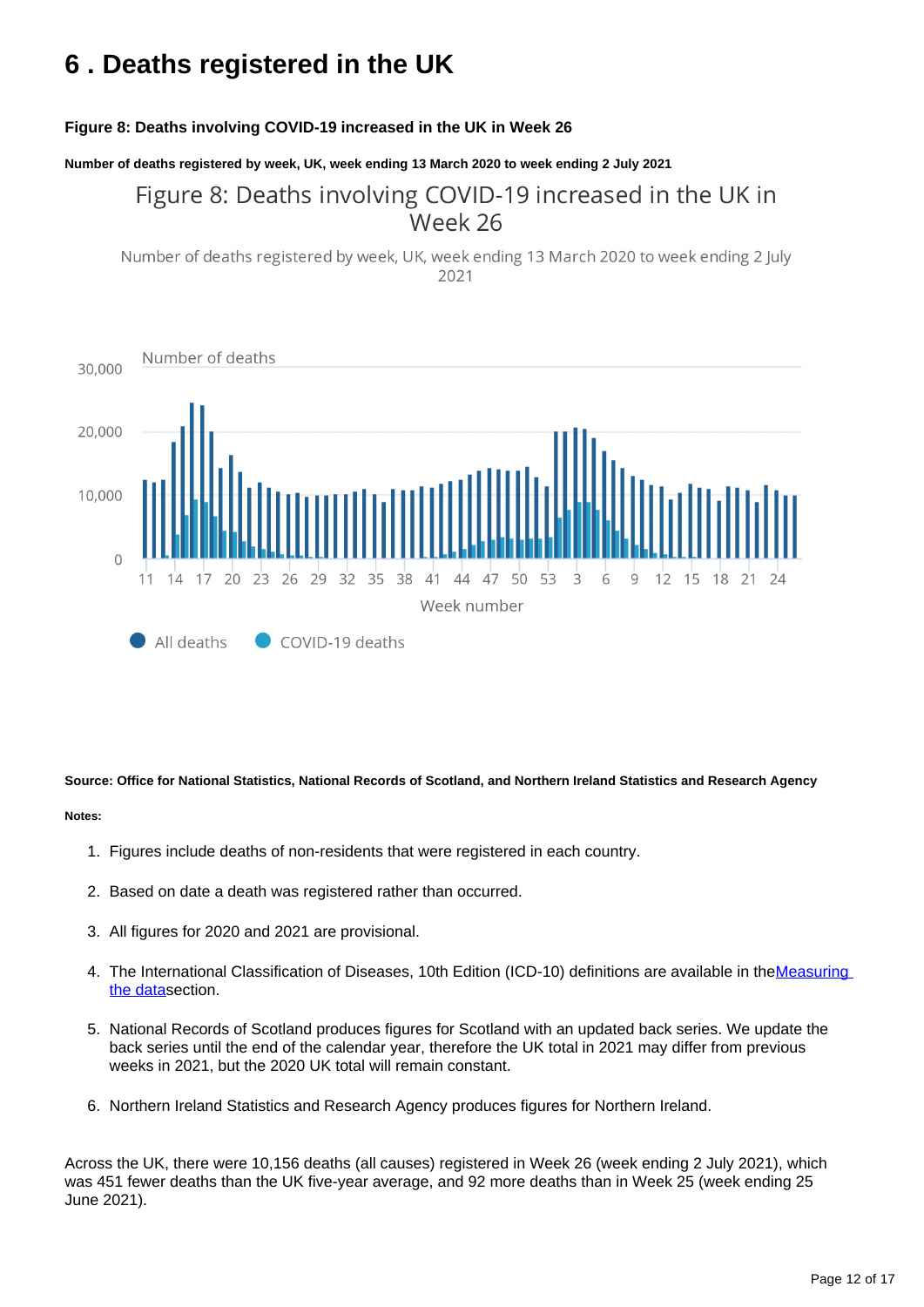Using the most up-to-date data we have available, from the week ending 13 March 2020 up to 2 July 2021, the number of deaths was 908,674. The number of deaths involving coronavirus (COVID-19) was 152,856 and the number of excess deaths above the five-year average was 114,789.

Deaths were below the five-year average in England (468 fewer deaths), in Wales (two fewer deaths) and in Northern Ireland (16 fewer deaths). The number of deaths was above the five-year average in Week 26 in Scotland (50 more deaths). Of all UK deaths, 131 involved COVID-19, 13 more deaths than in Week 25, an 11.0% increase (Figure 8).

In Week 26, England had the highest number of deaths involving COVID-19 with 106 deaths, followed by Scotland (21 deaths), Wales (three deaths) and Northern Ireland (one death).

## <span id="page-12-0"></span>**7 . Comparison of weekly deaths occurrences in England and Wales**

This section will look at the number of deaths involving coronavirus (COVID-19) by date of death produced by the Office for National Statistics (ONS) compared with death notifications reported on the GOV.UK Coronavirus in the [UK dashboard](https://coronavirus.data.gov.uk/). For Wales, we can also compare the data by date of death released by Public Health Wales (PHW).

Table 3: Number of deaths from different sources in England and Wales that occurred between 2 March 2020 and 2 July 2021

|                | <b>Office for National</b><br><b>Statistics - death</b><br><b>occurrences</b> | <b>GOV.UK deaths occurring</b><br>within 28 days of testing by<br><b>Date of Notification</b> | <b>GOV.UK deaths occurring</b><br>within 28 days of testing<br>by Date of Death |
|----------------|-------------------------------------------------------------------------------|-----------------------------------------------------------------------------------------------|---------------------------------------------------------------------------------|
| <b>England</b> | 132.840                                                                       | 112.747                                                                                       | 112.795                                                                         |
| <b>Wales</b>   | 7,902                                                                         | 5.575                                                                                         | 5.577                                                                           |

Source: Office for National Statistics – Deaths registered weekly in England and Wales, GOV.UK – Coronavirus in the UK

#### **Notes**

- 1. Details for the data included in GOV.UK figures can be found on the GOV.UK website. The notes 2 to 5 refer only to Office for National Statistics data.
- 2. Figures exclude deaths of non-residents.
- 3. Based on date of death, registered up to 10 July 2021.
- 4. All figures for 2020 and 2021 are provisional.
- 5. Figures that occurred prior to 1 January 2021 are no longer revised as of Week 25 (week ending 25 June 2021).
- 6. The International Classification of Diseases, 10th Edition (ICD-10) definitions are avaliable in the Measuring the data section.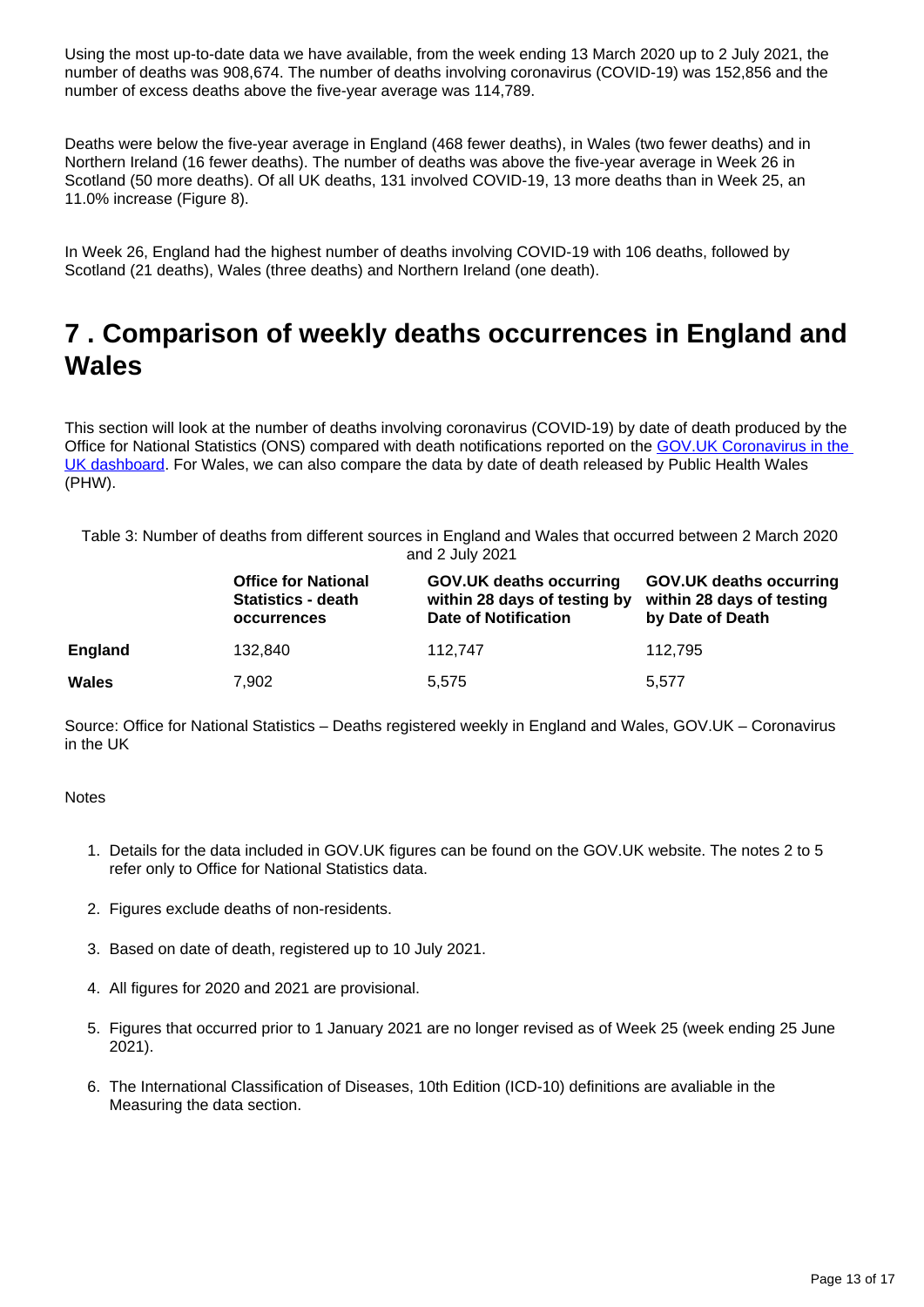# <span id="page-13-0"></span>**8 . Deaths data**

#### [Deaths registered weekly in England and Wales, provisional](https://www.ons.gov.uk/peoplepopulationandcommunity/birthsdeathsandmarriages/deaths/datasets/weeklyprovisionalfiguresondeathsregisteredinenglandandwales)

Dataset | Released 13 July 2021

Provisional counts of the number of deaths registered in England and Wales, by age, sex and region, in the latest weeks for which data are available. Includes data on coronavirus (COVID-19) deaths.

#### [Death registrations and occurrences by local authority and health board](https://www.ons.gov.uk/peoplepopulationandcommunity/healthandsocialcare/causesofdeath/datasets/deathregistrationsandoccurrencesbylocalauthorityandhealthboard)

Dataset | Released 13 July 2021

Provisional counts of the number of deaths registered in England and Wales, including deaths involving COVID-19, by local authority, health board and place of death in the latest weeks for which data are available.

[Number of deaths in care homes notified to the Care Quality Commission, England](https://www.ons.gov.uk/peoplepopulationandcommunity/birthsdeathsandmarriages/deaths/datasets/numberofdeathsincarehomesnotifiedtothecarequalitycommissionengland)

Dataset | Released 13 July 2021 Provisional counts of deaths in care homes caused by COVID-19 by local authority. Published by the Office for National Statistics (ONS) and Care Quality Commission (CQC).

[Care home resident deaths registered in England and Wales, provisional](https://www.ons.gov.uk/peoplepopulationandcommunity/birthsdeathsandmarriages/deaths/datasets/carehomeresidentdeathsregisteredinenglandandwalesprovisional)

Dataset | Released 13 July 2021 Provisional counts of the number of deaths registered of care home residents in England and Wales, by region. Includes data on coronavirus (COVID-19) deaths. Data are weekly and provisional.

Try the new way to filter and download these data:

- [Deaths registered weekly in England and Wales by age and sex: COVID-19](https://www.ons.gov.uk/datasets/weekly-deaths-age-sex?%3Auri=weekly-deaths-age-sex%2F)
- [Deaths registered weekly in England and Wales by region: COVID-19](https://www.ons.gov.uk/datasets/weekly-deaths-region/)
- [Death registrations and occurrences by local authority and place of death](https://www.ons.gov.uk/datasets/weekly-deaths-local-authority/)
- [Death registrations and occurrences by health board and place of death](https://www.ons.gov.uk/datasets/weekly-deaths-health-board/editions/time-series/versions?%3Auri=weekly-deaths-health-board%2Feditions%2Ftime-series%2Fversions%2F)

## <span id="page-13-1"></span>**9 . Glossary**

### **Coronavirus (COVID-19) deaths**

Coronavirus (COVID-19) deaths are those deaths registered in England and Wales in the stated week where COVID-19 was mentioned on the death certificate. A doctor can certify the involvement of COVID-19 based on symptoms and clinical findings – a positive test result is not required. Definitions of COVID-19 for deaths in Scotland and Northern Ireland are similar to England and Wales.

## <span id="page-13-2"></span>**10 . Measuring the data**

To meet user needs, we publish very timely but provisional counts of death registrations in England and Wales in our [Deaths registered weekly in England and Wales, provisional dataset](https://www.ons.gov.uk/peoplepopulationandcommunity/birthsdeathsandmarriages/deaths/datasets/weeklyprovisionalfiguresondeathsregisteredinenglandandwales). These are presented: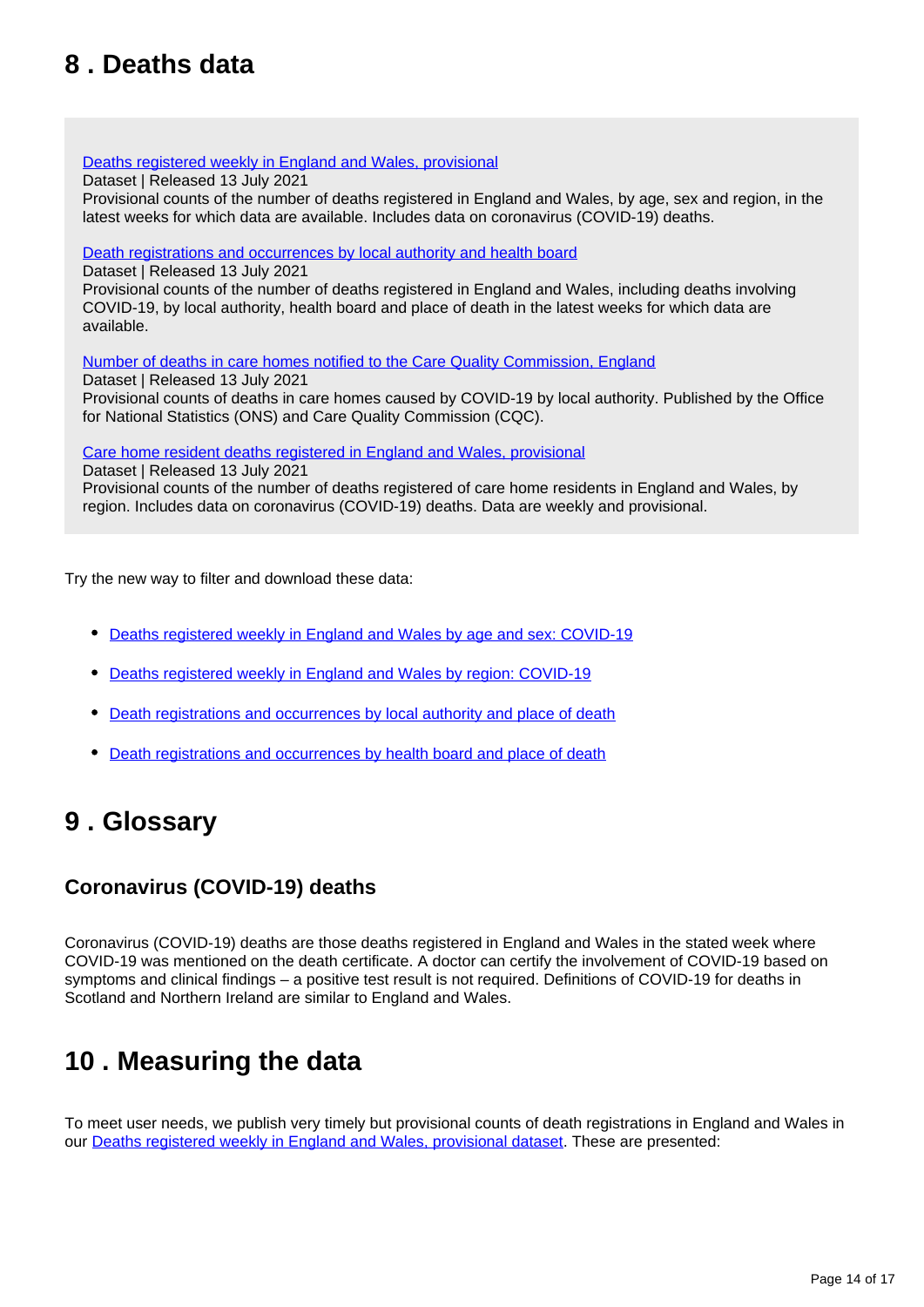- by sex
- by age group
- for regions (within England)
- for Wales as a whole

To allow time for registration and processing, figures are published 11 days after the week ends. Because of the rapidly changing situation, we also provide provisional updated totals for death occurrences based on the latest available death registrations, up to 10 July 2021.

### **Coronavirus**

This weekly release now provides a separate breakdown of the number of deaths involving COVID-19; that is, where COVID-19 or suspected COVID-19 was mentioned anywhere on the death certificate, including in combination with other health conditions.

If a death certificate mentions COVID-19, it will not always be the main cause of death but may be a contributory factor. This bulletin summarises the latest weekly information and will be updated each week during the pandemic.

### **Data coverage**

The data for 2020 are based on a 53-week year. Because the number of days in a week is seven, when there are 52 weeks, we only cover 364 days of the 365 days in the year, which results in one remaining day each calendar year not included in the 52 weeks. With the occurrence of leap years, it is sometimes necessary to add a 53rd week to the end of the calendar, which was the case in 2020. This happens every five years – the last time there was a Week 53 was in 2015. Given the low frequency of Week 53, it is more appropriate to compare the 2020 figures with the average for Week 52 than to compare it with a single year from five years previous. View more detail on the [data coverage for the weekly deaths bulletin](https://www.ons.gov.uk/peoplepopulationandcommunity/birthsdeathsandmarriages/deaths/methodologies/coronavirusandmortalityinenglandandwalesmethodology).

Influenza and pneumonia has been included for comparison (Figure 2) as a well-understood cause of death involving respiratory infection that is likely to have somewhat similar risk factors to COVID-19.

### **Registration delays**

This bulletin is based mainly on the date deaths are registered, not the date of death, because of the time taken for a death to be registered. Deaths in England and Wales are normally registered within five days, but there can be a considerably longer delay in some circumstances, particularly when the death is referred to a coroner. More information on this issue can be found in our [impact of registration delays](https://www.ons.gov.uk/peoplepopulationandcommunity/birthsdeathsandmarriages/deaths/articles/impactofregistrationdelaysonmortalitystatisticsinenglandandwales/2019) release.

We have developed a [statistical model to estimate the number of deaths likely to have occurred in each week,](https://www.ons.gov.uk/peoplepopulationandcommunity/birthsdeathsandmarriages/deaths/methodologies/predictingtotalweeklydeathoccurrencesinenglandandwalesmethodology) based on previous experience of the pattern of registration delays, including the effects of bank holidays. Results are shown in the "Estimated total deaths 2021" tab, of the **accompanying dataset**.

### **Classification codes**

From the week ending 26 February 2021 (Week 8), new International Classification of Diseases (ICD-10) codes for COVID-19 issued by the World Health Organization (WHO) were implemented for deaths involving COVID-19. View more detail about the [additional classification codes for COVID-19.](https://www.ons.gov.uk/peoplepopulationandcommunity/birthsdeathsandmarriages/deaths/methodologies/coronavirusandmortalityinenglandandwalesmethodology)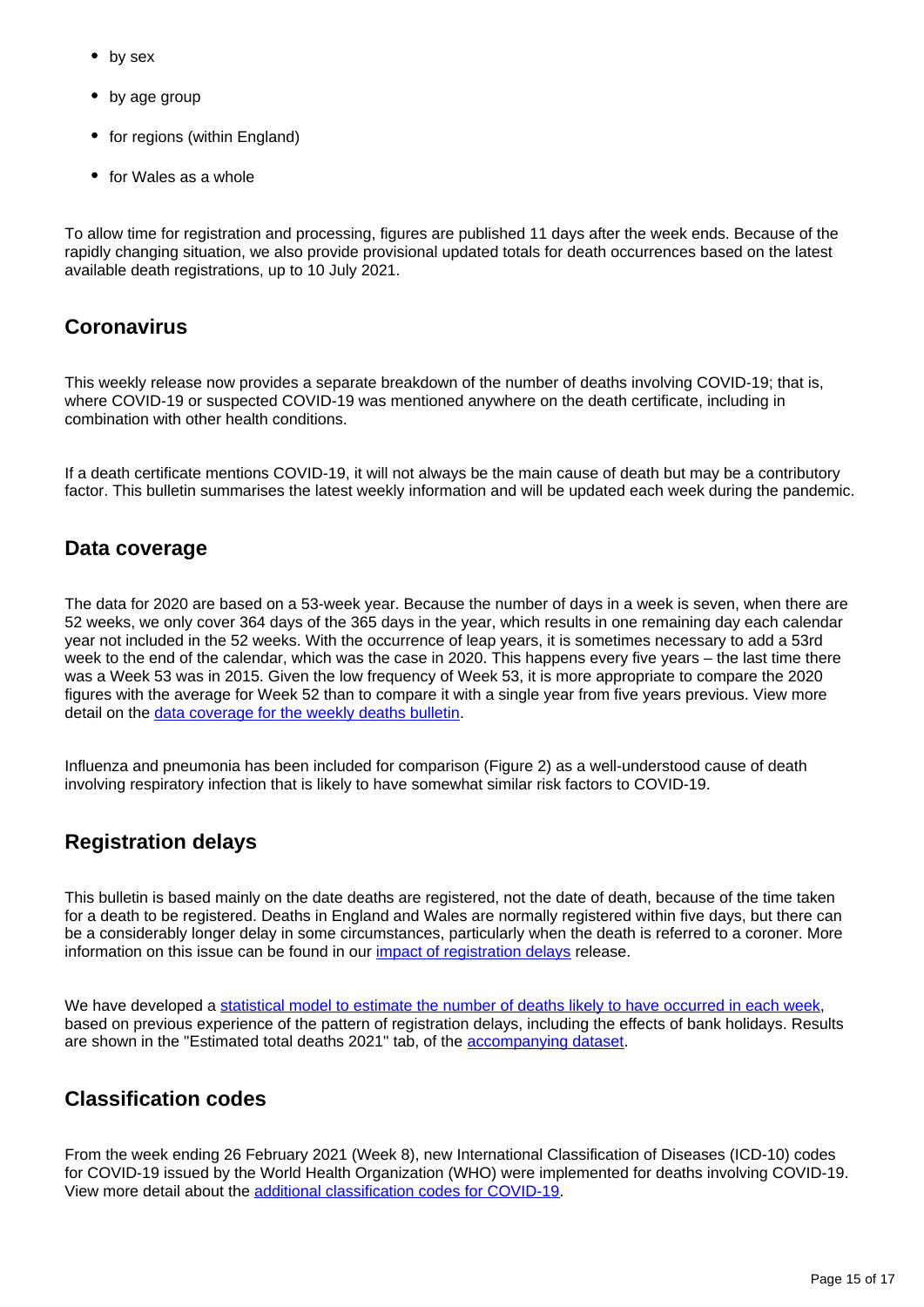We will publish accompanying articles periodically, giving enhanced information such as age-standardised and age-specific mortality rates for recent time periods and breakdowns of deaths involving COVID-19 by associated pre-existing health conditions.

Our [User guide to mortality statistics](https://www.ons.gov.uk/peoplepopulationandcommunity/birthsdeathsandmarriages/deaths/methodologies/userguidetomortalitystatisticsjuly2017) provides further information on data quality, legislation and procedures relating to mortality and includes a glossary of terms.

# <span id="page-15-0"></span>**11 . Strengths and limitations**

### **Comparability**

These weekly figures are for England and Wales only (as this is the Office for National Statistics' (ONS's) legal remit). They are from the formal death registration process and may include cases where the doctor completing the death certificate diagnosed possible cases of coronavirus (COVID-19), for example, where this was based on relevant symptoms but no test was conducted. The ONS' figures are different from the daily surveillance figures [on COVID-19 deaths](https://coronavirus.data.gov.uk/) published by the Department of Health and Social Care (DHSC) on GOV.UK, which are for the UK as a whole and its constituent countries.

From 29 April 2020, the DHSC published improved data for England from Public Health England (PHE) to include a count of all deaths, regardless of location, where a positive COVID-19 test was confirmed. Previously, only confirmed COVID-19 deaths in hospitals were reported. This improved the comparability with figures for Scotland, Wales and Northern Ireland, where deaths outside of hospitals were already being included, and ensured that the UK-wide series had a shared and common definitional coverage. View the [ONS statement](https://www.ons.gov.uk/news/statementsandletters/thedifferentusesoffiguresondeathsfromcovid19publishedbydhscandtheons) for more detail on these data changes.

On 12 August 2020, the PHE data series was revised to include deaths of positively tested individuals where the death occurred within 28 days, and deaths within 60 days of a positive test. The [technical summary \(PDF, 854KB\)](https://assets.publishing.service.gov.uk/government/uploads/system/uploads/attachment_data/file/916035/RA_Technical_Summary_-_PHE_Data_Series_COVID_19_Deaths_20200812.pdf) provides more detail on these changes.

View more detail on the [differences in definitions of COVID-19 deaths between sources,](https://www.ons.gov.uk/peoplepopulationandcommunity/birthsdeathsandmarriages/deaths/methodologies/coronavirusandmortalityinenglandandwalesmethodology) and [differences in](https://www.ons.gov.uk/peoplepopulationandcommunity/birthsdeathsandmarriages/deaths/methodologies/coronavirusandmortalityinenglandandwalesmethodology)  [definitions of COVID-19 deaths in care homes.](https://www.ons.gov.uk/peoplepopulationandcommunity/birthsdeathsandmarriages/deaths/methodologies/coronavirusandmortalityinenglandandwalesmethodology)

### **Quality**

More quality and methodology information on strengths, limitations, appropriate uses, and how the data were created is available in the [Mortality statistics in England and Wales QMI.](https://www.ons.gov.uk/peoplepopulationandcommunity/birthsdeathsandmarriages/deaths/methodologies/mortalitystatisticsinenglandandwalesqmi)